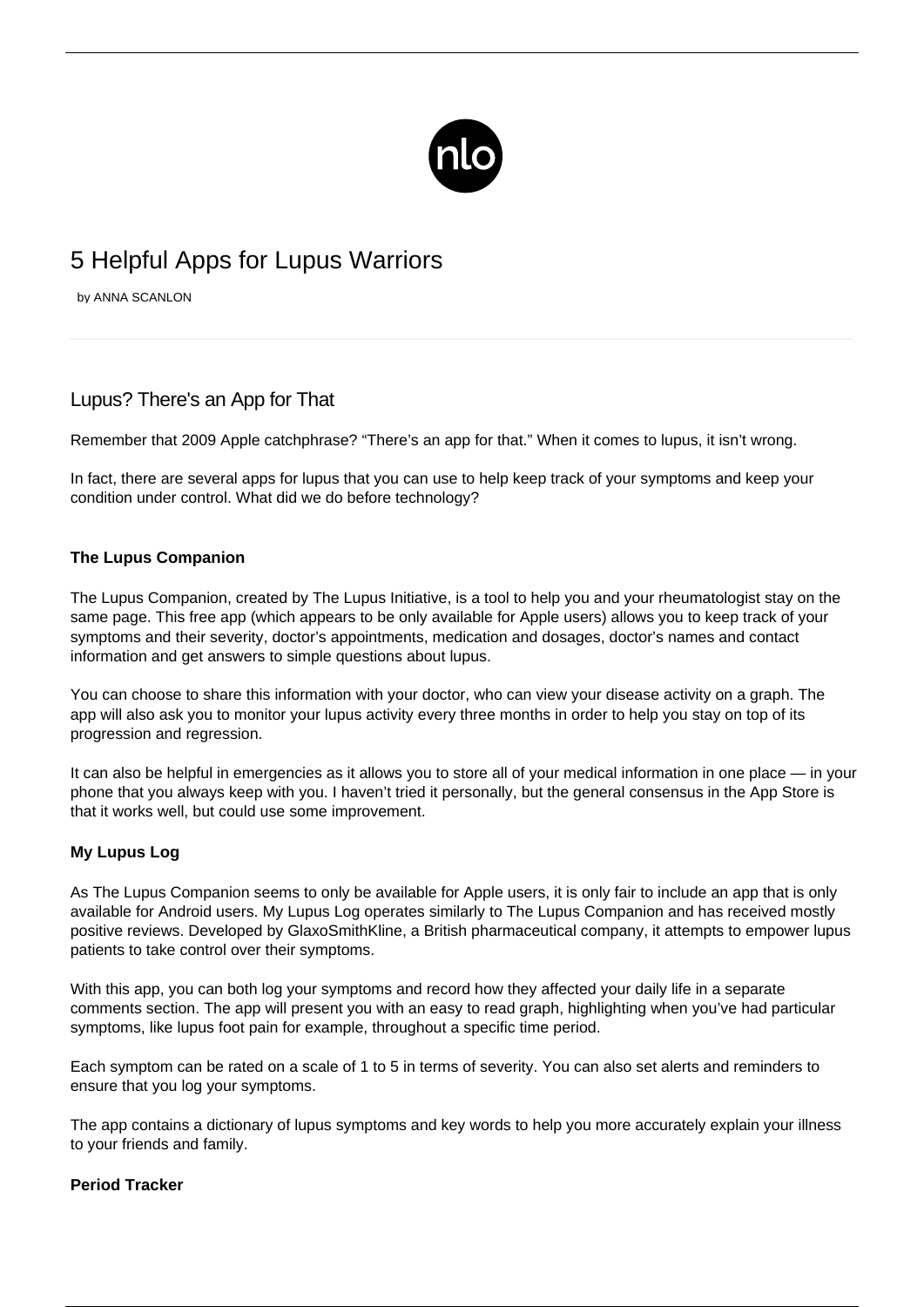While this doesn't specifically have to do with monitoring your lupus, keeping track of your periods can be incredibly helpful. When used in tandem with a lupus app, you can figure out which symptoms may be attributed to your monthly cycle and which are attributed to lupus. You may even find that your lupus symptoms are exacerbated at certain times of the month.

With Period Tracker (available for both Android and Apple devices), you can take daily notes of symptoms, weight and moods. You can also keep track of when you have been intimate and when you are most fertile.

Next page: tracking your period, emergency features, and more apps for lupus.

#### **Period Tracker**

This is, obviously, particularly helpful for those women who are either trying to conceive or trying to avoid an unplanned pregnancy. You can also export your data to show the symptoms you are experiencing to your doctor.

The app will predict when your next period is, and for an extra \$1.99, you can gain access to a chart to see your symptoms quickly and easily. The \$1.99 deluxe version also offers users the chance to speak to other women about different women's health issues straight from the app. In both versions, it sits discretely on your phone or tablet with the label "P. Tracker."

You can get [Period Tracker Lite for Android](https://play.google.com/store/apps/details?id=com.period.tracker.lite&hl=en_GB) and [Apple devices](https://itunes.apple.com/gb/app/period-tracker-lite/id330376830?mt=8), and [Period Tracker Deluxe for Android](https://play.google.com/store/apps/details?id=com.period.tracker.deluxe&hl=en_GB) and [Apple](https://itunes.apple.com/gb/app/period-tracker-deluxe/id289084315?mt=8) [devices.](https://itunes.apple.com/gb/app/period-tracker-deluxe/id289084315?mt=8)

#### **Emergency Setting/Health on the iPhone**

Although not an app per se, this is a great feature built right into your iPhone that not many people are aware of. When you swipe to unlock your home screen, you are asked to enter your numeric passcode. On the bottom left of the screen is the word "Emergency."

Once you select it, it will take you to a virtual medical ID bracelet that gives vital statistics such as medications you are on, your blood type and emergency contacts. You can also indicate your health conditions. This can be very important in an emergency and in helping those who respond to you treat you quickly and correctly.

On your iPhone itself is a built-in app called Health where you can manage your data. In addition to plugging in information useful in an emergency, you can also use the app to track your sleeping habits, vital statistics like temperature and blood pressure, your weight and calories and nutrients consumed. This app can be linked to several others (such as NikeFuel/Nike+), which helps keep better track of your overall fitness.

[This article on 9to5mac](http://9to5mac.com/2014/09/29/ios-8-healthkit-apps-best/) gives you a rundown of a long list of apps that can be integrated into the Apple Health App. The Health app can also be integrated with other devices such as Jawbone's UP band, which tracks your daily fitness and sleep patterns automatically.

#### **MyFitnessPal**

This is one app that I absolutely swear by. Not only does it help you stay in control of your [foods for lupus](/fueling-energy/), but it also ensures that you're getting a healthy and balanced diet.

Although there are no foods that cure lupus, St. Thomas Trust, a leading lupus research center in London, states that a balanced diet is extremely important — and MyFitnessPal helps you stick to it.

You can track several things with this free app, not just how many calories you consume. It will help you ensure you are drinking enough fluids and that you are eating the correct amount of essential nutrients.